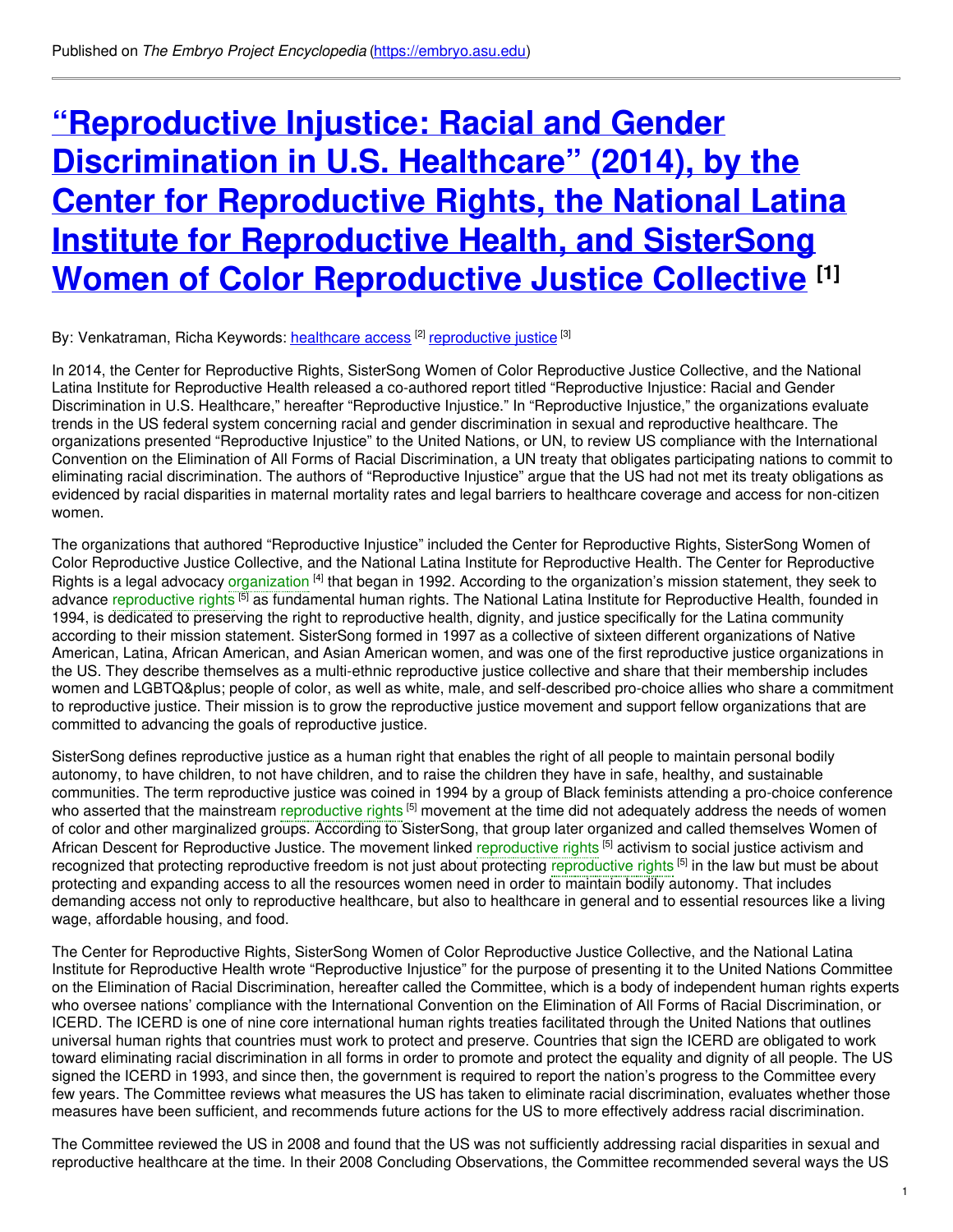could address discrimination, including improving access to maternal healthcare, family [planning](https://embryo.asu.edu/search?text=family%20planning) <sup>[6]</sup>, [contraception](https://embryo.asu.edu/search?text=contraception) <sup>[7]</sup>, and sex education, in addition to expanding access to Medicaid. At the time of the publication of "Reproductive Injustice" in 2014, the Committee was preparing to review the US again. The Obama Administration had submitted a report detailing the country's progress toward eliminating racial discrimination to the Committee in 2013. Non-governmental organizations, such as those that authored "Reproductive Injustice," are permitted to submit separate reports to UN Committees that monitor human rights treaties in order to highlight issues the government does not address or to indicate what they may perceive as misrepresented information. The authors of "Reproductive Injustice" asserted that the US had not implemented the Committee's recommendations from 2008 and remained behind on eliminating racial discrimination. They professed the Obama Administration's report did not sufficiently address eliminating discrimination in reproductive and sexual healthcare, and they wrote and submitted "Reproductive Injustice" to, in their words, fill in the gaps of the government's report.

The authors divide "Reproductive Injustice" into five sections, which comprise of three sections that set up the context of the report and the goals of its publication, and two that detail the organizations' findings on discrimination against women in reproductive healthcare. "Reproductive Injustice" begins with an executive summary that outlines the contents of the report. In the next section, "Reviewing the U.S. Record on Racial Discrimination," the authors discuss the intentions of their report, which were primarily to explain the errors the authors identified in the US government's official report to the UN. The authors then discuss how the Committee and other human rights bodies have defined the rights to equality and non-discrimination and encouraged countries to act to eliminate discrimination in the section, "Women's Rights to Equality and Non-Discrimination Under ICERD."

Following the first three sections, the authors divide the main body of the report into two sections, which they title "Racial Disparities in Maternal Mortality" and "Discrimination Against Non-Citizen Women in Access to Healthcare." In both sections, the authors identify inconsistencies in healthcare, and present first-hand accounts of women facing discrimination, discuss their perception of inadequacy by the US government in response to discrimination, and recommend steps the US can take in the future to eliminate racial discrimination.

In "Reviewing the US Record on Racial Discrimination," the authors explain that they created their report in response to the Committee's 2008 evaluation of the progress toward eliminating racial discrimination in sexual and reproductive healthcare in the US. The authors state that their report is meant to assist the Committee in their review of the US and to recommend speaking points for the Committee to discuss with the US government during their formal review. They provide specific questions about reproductive and sexual healthcare of the US that the Committee could ask during the review. Additionally, the authors recommend actions that the Committee can direct the US government to take after the review.

In "Women's Rights to Equality and Non-Discrimination Under ICERD," the authors discuss how the Committee and other human rights bodies have previously defined the rights to equality and nondiscrimination to demonstrate that they believed the US had not met its obligation to eliminate discrimination based on those established definitions. The authors explain that the definition of equality under ICERD includes both formal equality, or equality in the law, and substantive equality, or equality in practice. The authors argue that the US has a record of discriminatory laws, policies, and practices that lead to racial disparities in reproductive and sexual healthcare. They also claim the US had failed to take proactive steps to ensure equal access to healthcare. The authors then explain that the Committee and other human rights bodies have advised governments to eliminate discrimination by addressing the power structures that perpetuate discrimination, such as gender stereotypes, social norms for women, laws and policies that target particular groups, and social conditions such as poverty. The authors argue that the Committee must advise the US government to address all those factors that perpetuate discrimination and to take proactive steps to ensure that women of color and immigrant women have equal access to reproductive healthcare.

In "Racial Disparities in Maternal Mortality," the authors identify causes of the high maternal mortality rate in the US and of the higher rates of maternal mortality in Black communities compared to White communities. They noted that the maternal mortality rate in the US had increased since 1990 and Black women were four times more likely than White women to die during delivery. Some researchers contend that the discrepancy in maternal mortality statistics connects with socioeconomic disparities, as women living in poverty are more likely to face a lack of access to healthcare and poor quality or inadequate healthcare. Others state that it is blatantly due to systemic racism, especially that which pervades healthcare. In the US, the authors state, the poverty rate for Black and Latina women is three times the poverty rate for White women, and more than half of women living in poverty are women of color. The authors further explain that those statistics describe why women of color are more likely to face those disparities.

The authors include first-hand accounts from Black women living in Jackson, Mississippi, and Atlanta, Georgia, to understand the role of racial and gender discrimination in their sexual and reproductive lives and highlight key factors that contribute to racial disparities in reproductive healthcare. The women the authors interviewed discussed their lack of access to information about sexual and reproductive health, their experiences of discrimination in the healthcare system, and the inadequacies of the very few poor-quality sexual and reproductive healthcare services. One woman described that at her school in Jacksonville, school policy prevents the school clinic from giving out condoms or even talking about birth [control](https://embryo.asu.edu/search?text=birth%20control) [8] to students. She also described that when her daughter tried to access family [planning](https://embryo.asu.edu/search?text=family%20planning) <sup>[6]</sup> services, the staff at the clinic told her to just go home and pray.

Other women whom the authors interviewed described similar experiences and a lack of access to contraceptive services, inadequate prenatal care, and a lack of adequate postnatal care and support for parents in their communities. One woman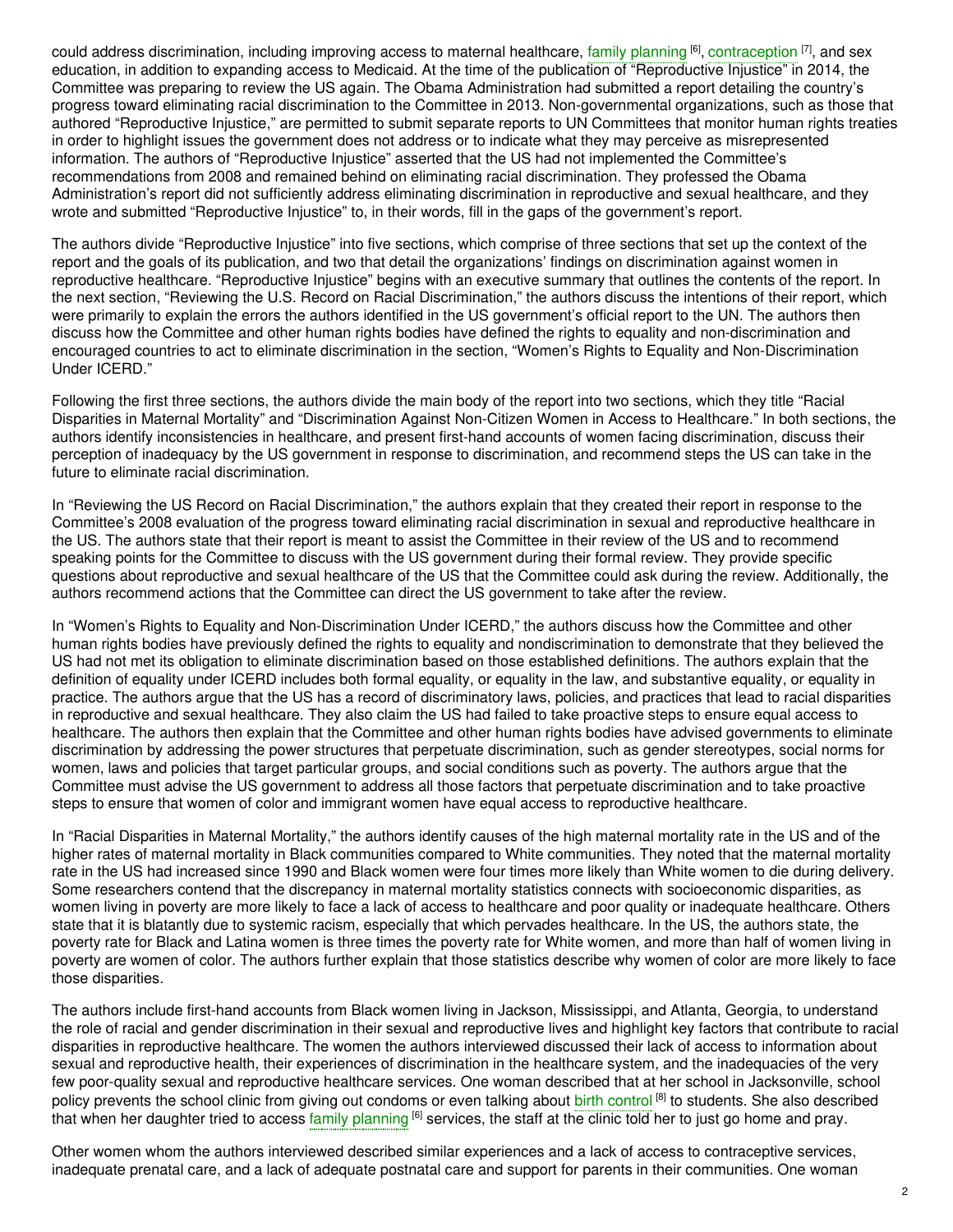shared her experience of delivering her fifth infant, who was born with minor birth [defects](https://embryo.asu.edu/search?text=birth%20defects) [9]. She stated that the staff at the hospital immediately assumed she had used drugs while pregnant and refused to give her the infant until they had done extensive and unnecessary testing and interviews with her family members. Several women described feeling neglected by healthcare providers during [pregnancy](https://embryo.asu.edu/search?text=pregnancy) [10] and labor, in addition to facing additional stress after delivery because of their financial situation or because they were forced to return to work too soon. Those experiences capture some of the factors such as socioeconomic status, discrimination in the healthcare system, and lack of access to information and healthcare services that can lead to higher rates of maternal mortality among Black women in the US.

The authors then discuss the inadequacy of efforts made by the US government to respond to the racial disparities in maternal mortality rates and reproductive healthcare. In the original report the US government gave to the Committee in 2013, the government acknowledged that they could have done more to address maternal mortality, but did not provide any data about disparities in healthcare or offer any suggestions or plan of action. The authors of "Reproductive Injustice," reference that data collection on maternal mortality and other women's health issues by the US government is sparse. The authors also point out deficiencies in additional government data on the barriers to healthcare access, including lack of insurance, discrepancies in income level, and a shortage of services or information across the country. The authors elaborate that the US had not adequately addressed how to increase access to insurance. Even though the 2010 Affordable Care Act originally was supposed to extend insurance coverage, the US Supreme Court struck down the part of the law that required states to expand Medicaid to accommodate more people, which resulted in few low-income people gaining insurance coverage. They also claim that the US lacks an effective way to enforce its obligations under ICERD to eliminate discrimination, meaning there is no way to hold the government accountable.

Then, the authors summarize the previous recommendations made by the Committee to the US in their 2008 review. The Committee requested that the US collect more data on health disparities and recommended that the US address both racial discrimination in the healthcare system and obstacles such as unequal insurance coverage and access to information and services that produce racial disparities. Specific actions the Committee recommended in 2008 included expanding Medicaid to cover maternal healthcare, including both prenatal and postnatal care, for more people, which would improve access to [contraception](https://embryo.asu.edu/search?text=contraception) <sup>[7]</sup>, family [planning](https://embryo.asu.edu/search?text=family%20planning) <sup>[6]</sup> services, and comprehensive sexual education. The authors recommend that the UN committee ask the US government to describe what specific measures they had taken and plan to take to address disparities in maternal mortality during their review.

Next, the authors provide recommendations for the UN committee based on the findings communicated in "Reproductive Injustice." They suggest that the UN should enforce the US government to take proactive measures to eliminate racial and gender discrimination in law, policy, and practice, and to improve the monitoring of maternal mortality. They propose suggestions such as passing parental leave legislation, increasing insurance coverage for low-income women, addressing racial and gender stereotypes in the healthcare system, and increasing access to maternal health, contraceptives, family [planning](https://embryo.asu.edu/search?text=family%20planning) <sup>[6]</sup> resources, and comprehensive sex education services. In order to improve monitoring and government accountability, the authors advocate a method for standardizing how researchers collect maternal mortality data across all states, with greater focus made toward gender, race, ethnicity, and age disparities in reproductive healthcare.

In "Discrimination Against Non-Citizen Women in Access to Healthcare," the authors identify barriers to full healthcare coverage and access for immigrant and non-citizen women. They note that non-citizens in the US are three times more likely not to have health insurance compared to citizens, and immigrant women are seventy percent more likely to lack health insurance than women born in the US. One factor that influences those disparities is that non-citizens are more likely to work jobs that do not offer health insurance and that pay a low wage. Many government policies at the federal and state levels also make it difficult or bar immigrants and non-citizens from receiving public insurance coverage such as Medicaid. At the time of the report's publication in 2014, documented non-citizen immigrants were required to have lived in the US for five years before they became eligible for Medicaid, and undocumented immigrants were completely ineligible for Medicaid and were unable to purchase private health insurance from insurance exchanges established by the Affordable Care Act. Additionally, because forty-six percent of the immigrant population is Latino, Latinos are disproportionately impacted by policies restricting access to health insurance. The authors note that many low-income immigrant women, particularly Latina women, relied on federally funded reproductive healthcare services, for which the government continued to restrict funding.

The authors draw evidence from a previous report released by the Center for Reproductive Rights and the National Latina Institute for Reproductive Health about the impact of systemic barriers to healthcare coverage for Latinas and immigrant women living in the lower Rio Grande Valley in Texas. In 2011, the Texas government significantly cut funding for family [planning](https://embryo.asu.edu/search?text=family%20planning) <sup>[6]</sup> and reproductive healthcare services, which resulted in shutdowns for providers across the state. When unintended pregnancies and illnesses rose in the state within the following two years, the Texas state government reinstated funding for family [planning](https://embryo.asu.edu/search?text=family%20planning) <sup>[6]</sup> services, but the state did not distribute that funding equitably, and the most vulnerable communities remained unassisted. The authors' previous report showed that Texas's actions worsened the effects of systemic barriers to healthcare access like poverty, lack of insurance, and minimal availability of healthcare providers. As a result, the most affected populations can face serious health effects consequently.

The authors then discuss the US government's insufficient attempts at addressing many of the problems indicated as areas of concern by the UN in 2008. The report the US provided to the Committee in 2008 did not address the disparate treatment of non-citizens and their disproportionate lack of access to healthcare coverage. The authors point out that federal funding for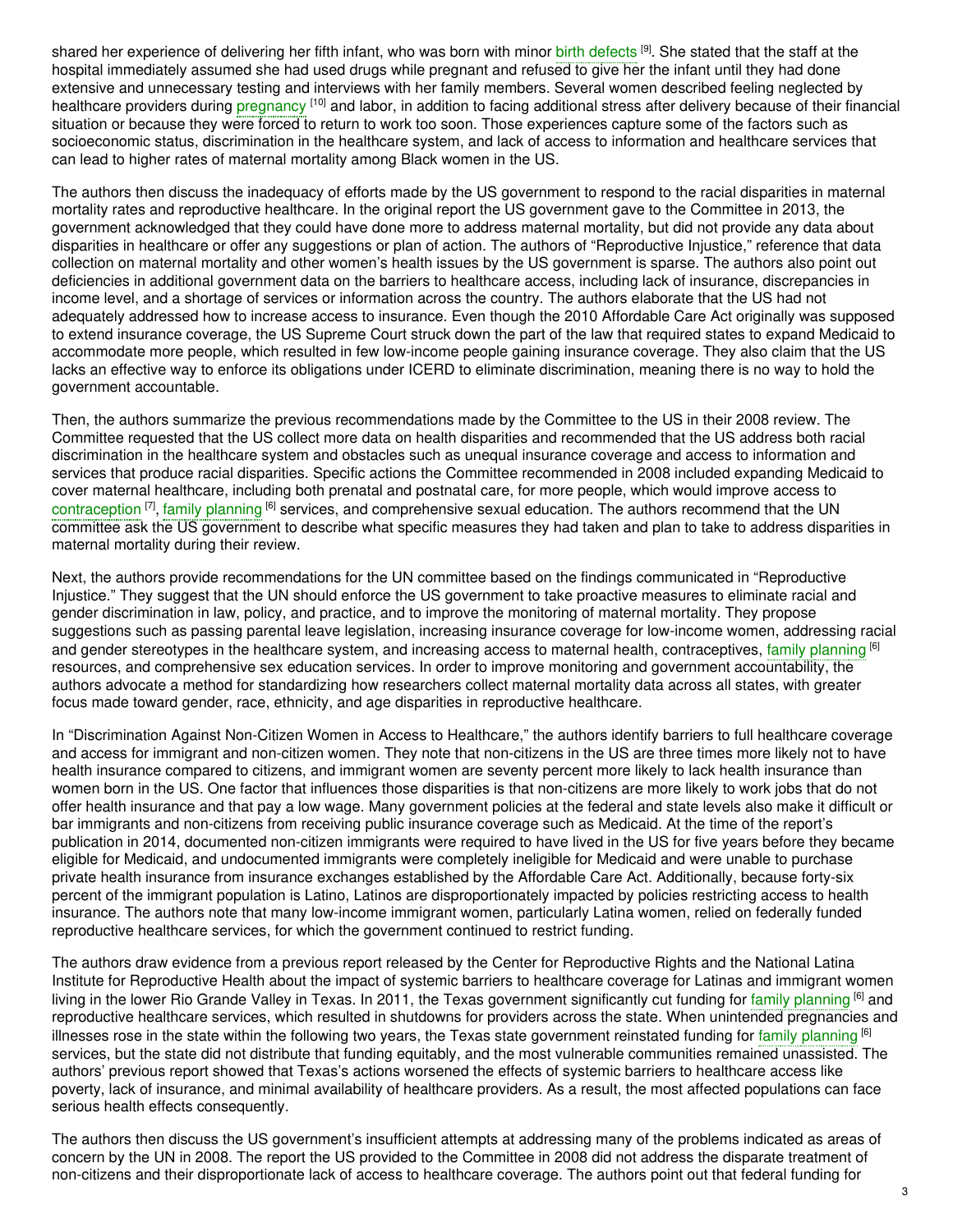family [planning](https://embryo.asu.edu/search?text=family%20planning) <sup>[6]</sup> and preventive healthcare fell from 2008 to 2013 as the number of Latina women who needed federally funded [contraception](https://embryo.asu.edu/search?text=contraception) <sup>[7]</sup> grew between 2000 and 2010. The authors cite article 5 of the ICERD which establishes an equal right to public health and medical care regardless of race, ethnicity, or citizenship status. The Committee had previously interpreted that provision to mean that treating people differently based on their citizenship status is discrimination and called on the US to stop excluding low-income immigrants from public insurance coverage in its 2008 report. The authors recommend that the Committee ask the US government to explain their justification for excluding immigrants from public health insurance coverage.

The Committee conducted its review of the US government's record of addressing racial and gender disparities in healthcare between 13 August 2014 and 14 August 2014. The Committee concluded that the US had failed to make sufficient progress towards eliminating discrimination in both policy and practice and echoed the conclusions of "Reproductive Injustice" when addressing its failures to accommodate international human rights commitments. The Committee recommended changes to US healthcare policy to expand healthcare coverage to immigrants. Additionally, to address the discrepancies in maternal mortality rates, the Committee advised the US to standardize the data collection system for maternal mortality rates across all states to identify the causes of disparities and improve accountability mechanisms for preventable maternal mortality.

A spokesperson for the Center for Reproductive Rights, Katrina Anderson, said that the United Nations Committee rightfully recognized that the wide racial and gender disparities in sexual and reproductive health are human rights violations by the US government, and that the time had come for the US to address the systemic and institutional barriers to healthcare access impacting women of color.

# **Sources**

- 1. Center for Reproductive Rights. "About Us." Center for Reproductive Rights, 2019[.https://reproductiverights.org/about-us](https://reproductiverights.org/about-us)  $[11]$  (Accessed July 29, 2020).
- 2. Center for Reproductive Rights, SisterSong Women of Color Reproductive Justice Collective, and the National Latina Institute for Reproductive Health. "Reproductive Injustice: Racial and Gender Discrimination in U.S. Healthcare." Center for Reproductive Rights, 2014. [https://tbinternet.ohchr.org/Treaties/CERD/Shared%20Documents/USA/INT\\_CERD\\_NGO\\_USA\\_17560\\_E.pdf](https://tbinternet.ohchr.org/Treaties/CERD/Shared%20Documents/USA/INT_CERD_NGO_USA_17560_E.pdf) [12]

(Accessed July 29, 2020). 3. Gay, Elizabeth Dawes. "Report: Racial Discrimination Severely Undermines Black Women's Health."*Rewire News*, 2014.

- [https://rewire.news/article/2014/08/13/report-racial-discrimination-seve...](https://rewire.news/article/2014/08/13/report-racial-discrimination-severely-undermines-black-womens-health/)<sup>[13]</sup> (Accessed July 29, 2020). 4. Lara-Cinisomo, Sandraluz, Crystal T. Clark, and Jayme Wood. "Increasing Diagnosis and Treatment of Perinatal Depression in Latinas and African American Women: Addressing Stigma is not Enough." *Women's Health Issues* 28 (2018): 201–4. <u><https://www.ncbi.nlm.nih.gov/pmc/articles/PMC6038800/></u> <sup>[14]</sup> (Accessed July 28, 2020).
- 5. Pérez, Miriam Zoila. "New Report Says U.S. Healthcare Violates U.N. Convention on Racism."*Colorlines*, 2014. <https://www.colorlines.com/articles/new-report-says-us-health-care-violates-un-convention-racism> [15] (Accessed July 29, 2020).
- 6. Prather, Cynthia, Taleria R. Fuller, Khiya J. Marshall, and William L. Jeffries. "The Impact of Racism on the Sexual and Reproductive Health of African American Women." *Journal of Women's Health*25 (2016): 664–71. <https://www.liebertpub.com/doi/abs/10.1089/jwh.2015.5637> [16] (Accessed July 29, 2020).
- 7. Prather, Cynthia, Taleria R. Fuller, William L. Jeffries, Khiya J. Marshall, A. Vyann Howell, Angela Belyue-Umole, and Winifred King. "Racism, African American Women, and Their Sexual and Reproductive Health: A Review of Historical and Contemporary Evidence and Implications for Health Equity." *Health Equity* 2 (2018): 249–59. <https://www.liebertpub.com/doi/full/10.1089/heq.2017.0045> <sup>[17]</sup> (Accessed July 29, 2020).
- 8. "Reproductive Justice." SisterSong Women of Color Reproductive Justice Collective. <https://www.sistersong.net/reproductive-justice><sup>[18]</sup> (Accessed July 29, 2020).
- 9. Roberts, Dorothy. "Reproductive Justice, Not Just Rights."*Dissent Magazine*, 2015. <u><https://www.dissentmagazine.org/article/reproductive-justice-not-just-rights></u> <sup>[19]</sup> (Accessed July 29, 2020).
- 10. The Office of the High Commissioner for Human Rights. "International Convention on the Elimination of All Forms of Racial Discrimination." United Nations Human Rights Office, 1965. <https://www.ohchr.org/en/professionalinterest/pages/cerd.aspx>  $[20]$  (Accessed July 29, 2020).
- 11. Tolbert, Jennifer. "The Coverage Provisions in the Affordable Care Act: An Update."*KFF*, 2015. https://www.kff.org/report[section/the-coverage-provisions-in-the-affordable-care-act-an-update-health-insurance-market-reforms/](https://www.kff.org/report-section/the-coverage-provisions-in-the-affordable-care-act-an-update-health-insurance-market-reforms/) [21] (Accessed July 28, 2020).
- 12. "UN Committee Calls on United States to Immediately Address Racial Discrimination in Healthcare." Center for Reproductive Rights, 2014. [https://reproductiverights.org/press-room/un-committee-calls-on-united-states-to-immediately](https://reproductiverights.org/press-room/un-committee-calls-on-united-states-to-immediately-address-racial-discrimination-in-health-care)address-racial-discrimination-in-health-care <sup>[22]</sup> (Accessed July 29, 2020).
- 13. "Who We Are." National Latina Institute for Reproductive Health, 2019. <https://www.latinainstitute.org/en/who-we-are> <sup>[23]</sup> (Accessed July 29, 2020).

In 2014, the Center for Reproductive Rights, SisterSong Women of Color Reproductive Justice Collective, and the National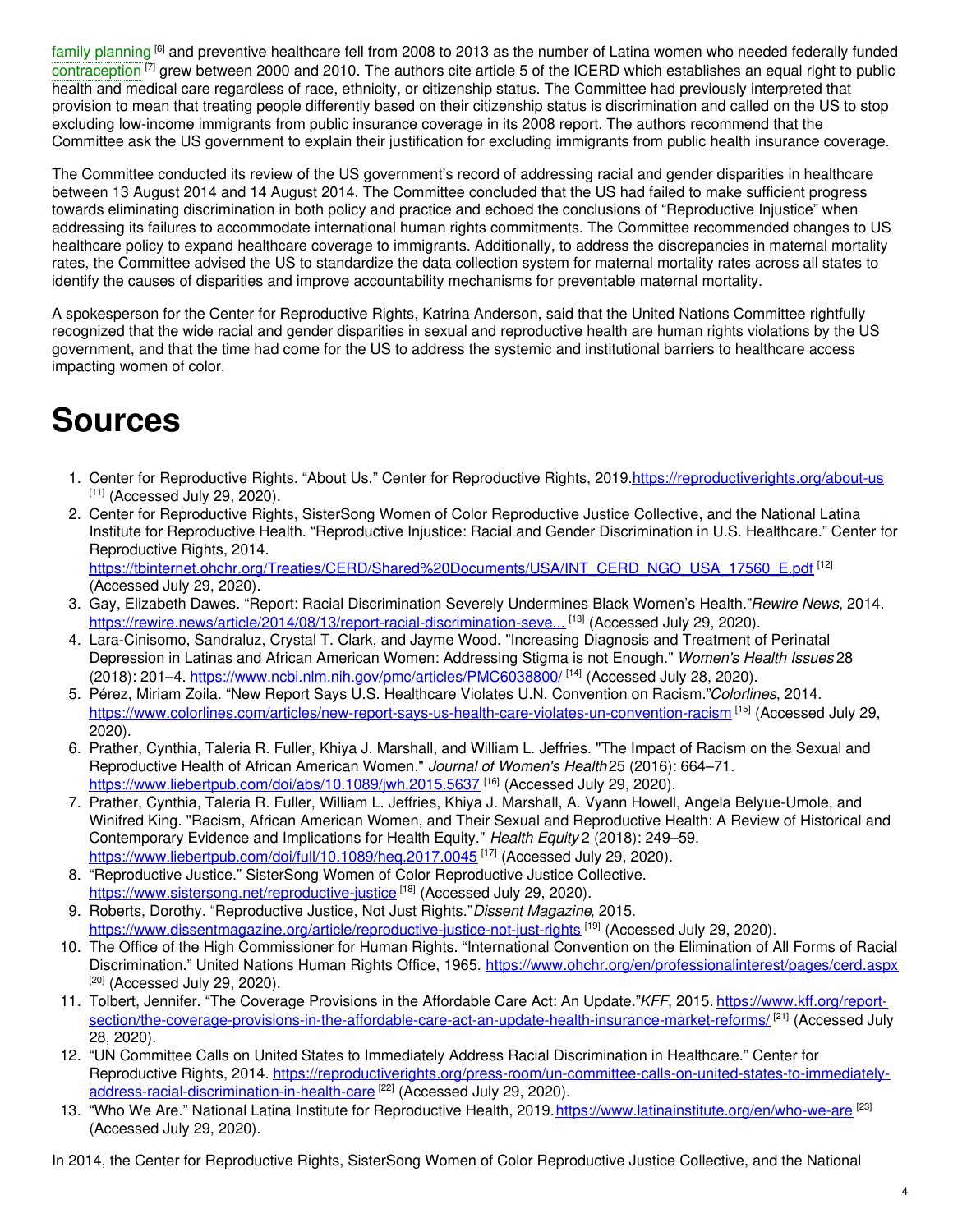Latina Institute for Reproductive Health released a co-authored report titled "Reproductive Injustice: Racial and Gender Discrimination in U.S. Healthcare," hereafter "Reproductive Injustice." In "Reproductive Injustice," the organizations evaluate trends in the US federal system concerning racial and gender discrimination in sexual and reproductive healthcare. The organizations presented "Reproductive Injustice" to the United Nations, or UN, to review US compliance with the International Convention on the Elimination of All Forms of Racial Discrimination, a UN treaty that obligates participating nations to commit to eliminating racial discrimination. The authors of "Reproductive Injustice" argue that the US had not met its treaty obligations as evidenced by racial disparities in maternal mortality rates and legal barriers to healthcare coverage and access for non-citizen women.

# **Subject**

[Race](https://embryo.asu.edu/library-congress-subject-headings/race-bias) bias <sup>[24]</sup> Racism in social [services](https://embryo.asu.edu/library-congress-subject-headings/racism-social-services) <sup>[25]</sup> Racism in public [administration](https://embryo.asu.edu/library-congress-subject-headings/racism-public-administration)<sup>[26]</sup> Racism in [medicine](https://embryo.asu.edu/library-congress-subject-headings/racism-medicine) <sup>[27]</sup> [Racism](https://embryo.asu.edu/library-congress-subject-headings/racism-public-welfare) in public welfare <sup>[28]</sup> [Women's](https://embryo.asu.edu/library-congress-subject-headings/womens-health-services) health services <sup>[29]</sup> Women's health [services--Law](https://embryo.asu.edu/library-congress-subject-headings/womens-health-services-law-and-legislation) and legislation <sup>[30]</sup> Women's health [services--United](https://embryo.asu.edu/library-congress-subject-headings/womens-health-services-united-states) States <sup>[31]</sup> <u>[Medical](https://embryo.asu.edu/library-congress-subject-headings/medical-care) care [32] [Maternal](https://embryo.asu.edu/medical-subject-headings/maternal-mortality) Mortality [33] [Racism](https://embryo.asu.edu/medical-subject-headings/covert-racism) [34] Racial [Discrimination](https://embryo.asu.edu/medical-subject-headings/racial-discrimination) [35] Racial [Prejudice](https://embryo.asu.edu/medical-subject-headings/racial-prejudice) [36] Covert Racism [37] [Racial](https://embryo.asu.edu/medical-subject-headings/racial-bias) Bias [38]</u>

## **Topic**

[Publications](https://embryo.asu.edu/topics/publications) <sup>[39]</sup> [Organizations](https://embryo.asu.edu/topics/organizations) <sup>[40]</sup> [Outreach](https://embryo.asu.edu/topics/outreach) <sup>[41]</sup> [Legal](https://embryo.asu.edu/topics/legal) <sup>[42]</sup>

### **Publisher**

Arizona State University. School of Life Sciences. Center for Biology and Society. Embryo Project Encyclopedia.

### **Rights**

Copyright Arizona Board of Regents Licensed as Creative Commons Attribution-NonCommercial-Share Alike 3.0 Unported (CC BY-NC-SA 3.0) http://creativecommons.org/licenses/by-nc-sa/3.0/

#### **Format**

[Articles](https://embryo.asu.edu/formats/articles) <sup>[43]</sup>

**Last Modified** Wednesday, February 10, 2021 - 07:17

### **DC Date Accessioned**

Wednesday, February 10, 2021 - 07:11

### **DC Date Available**

Wednesday, February 10, 2021 - 07:11

### **DC Date Created**

2021-02-10

[Contact](https://embryo.asu.edu/contact) Us

© 2021 Arizona Board of Regents

The Embryo Project at Arizona State University, 1711 South Rural Road, Tempe Arizona 85287, United States

**Source URL:** https://embryo.asu.edu/pages/reproductive-injustice-racial-and-gender-discrimination-us-healthcare-2014-centerreproductive

#### **Links**

- [1] https://embryo.asu.edu/pages/reproductive-injustice-racial-and-gender-discrimination-us-healthcare-2014-center-reproductive
- [2] https://embryo.asu.edu/keywords/healthcare-access
- [3] https://embryo.asu.edu/keywords/reproductive-justice
- [4] https://embryo.asu.edu/search?text=organization
- [5] https://embryo.asu.edu/search?text=reproductive%20rights
- [6] https://embryo.asu.edu/search?text=family%20planning
- [7] https://embryo.asu.edu/search?text=contraception
- [8] https://embryo.asu.edu/search?text=birth%20control
- [9] https://embryo.asu.edu/search?text=birth%20defects
- [10] https://embryo.asu.edu/search?text=pregnancy
- [11] https://reproductiverights.org/about-us
- [12] https://tbinternet.ohchr.org/Treaties/CERD/Shared%20Documents/USA/INT\_CERD\_NGO\_USA\_17560\_E.pdf
- [13] https://rewire.news/article/2014/08/13/report-racial-discrimination-severely-undermines-black-womens-health/